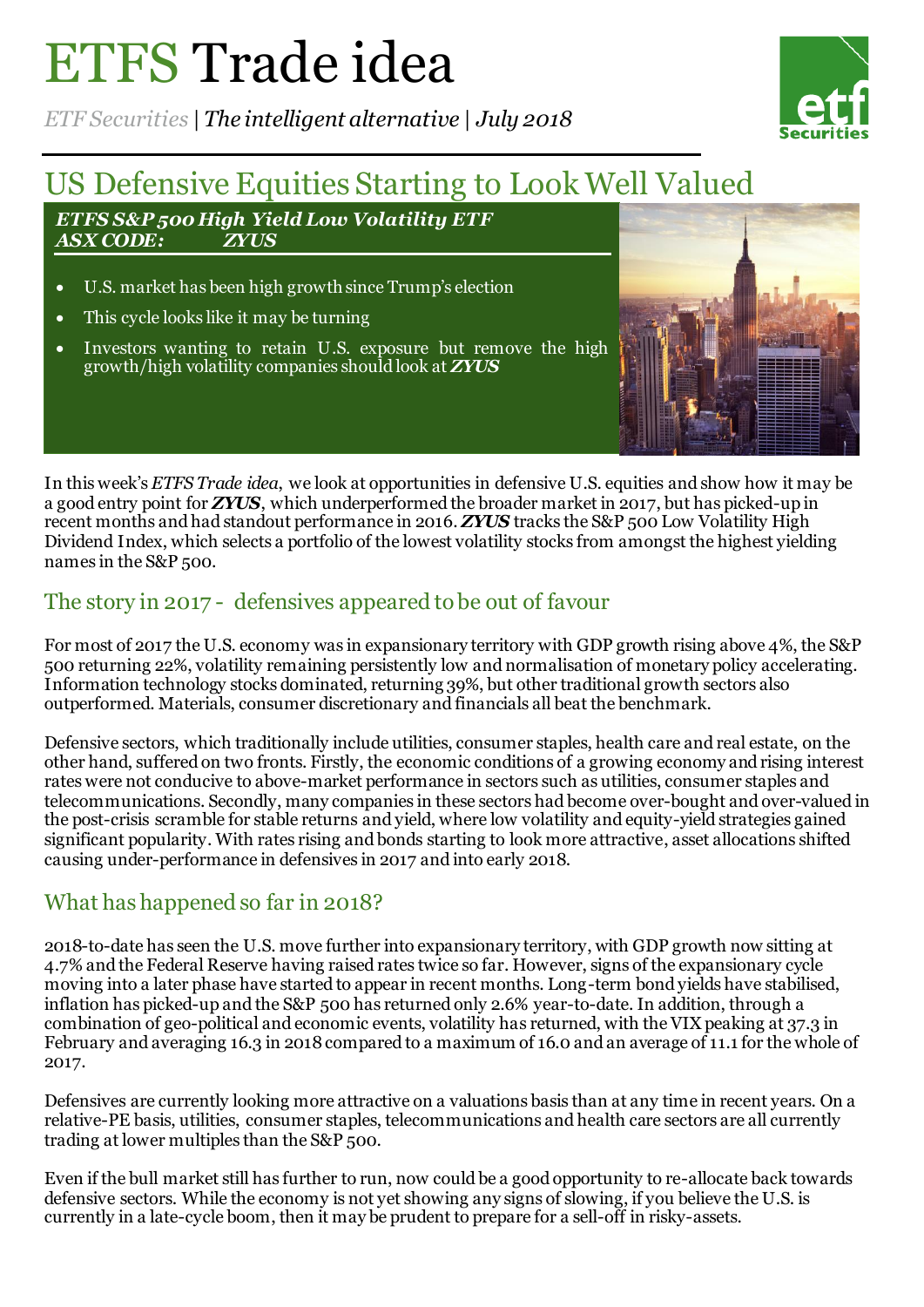#### How does *ZYUS's* sector allocation look?

As can be seen in Chart 1, *ZYUS* is currently most overweight real estate and utilities along with smaller over-allocations to consumer staples, energy and telecoms. Information technology, health care and financials are the biggest under-weights. Overall, relative to the S&P 500, *ZYUS* is 34% overweight to the traditional defensive sectors, despite being 10% underweight health care, which is no longer considered to be as defensive as it once was.



Chart 1: Comparison of sector allocations of **ZYUS** relative to the S&P 500 Sour ce: Bl oomberg data as at 30 June 2018.

### How has *ZYUS* performed relative to the S&P 500?

In 2017 *ZYUS* underperformed the S&P 500 by nearly 9.6% as technology stocks accelerated away. This continued into early 2018 with *ZYUS* under-performing heavily in both January and February as the sell-off in defensives picked-up pace. This contrasts with 2016, where *ZYUS* outperformed by 8.8% . Monthly performance differentials are shown in Chart 3, below.



Chart 2: Monthly performances of *ZYUS* relative to the S&P 500 since January 2016 on an AUD total return basis. Sour ce: Bl oomberg data as at 30 June 2018.

Since the end of February, however, *ZYUS* has outperformed in three of the four months and added 4.7% to the S&P 500 on an AUD total return basis.



ETFS Management (AUS) Limited Suite 2a, Level 11, 309 Kent Street Sy dney , NSW 2000 Australia

 $t + 61 (2) 8311 3488$ e infoAU@etfsecurities.com.au w www.etfsecurities.com.au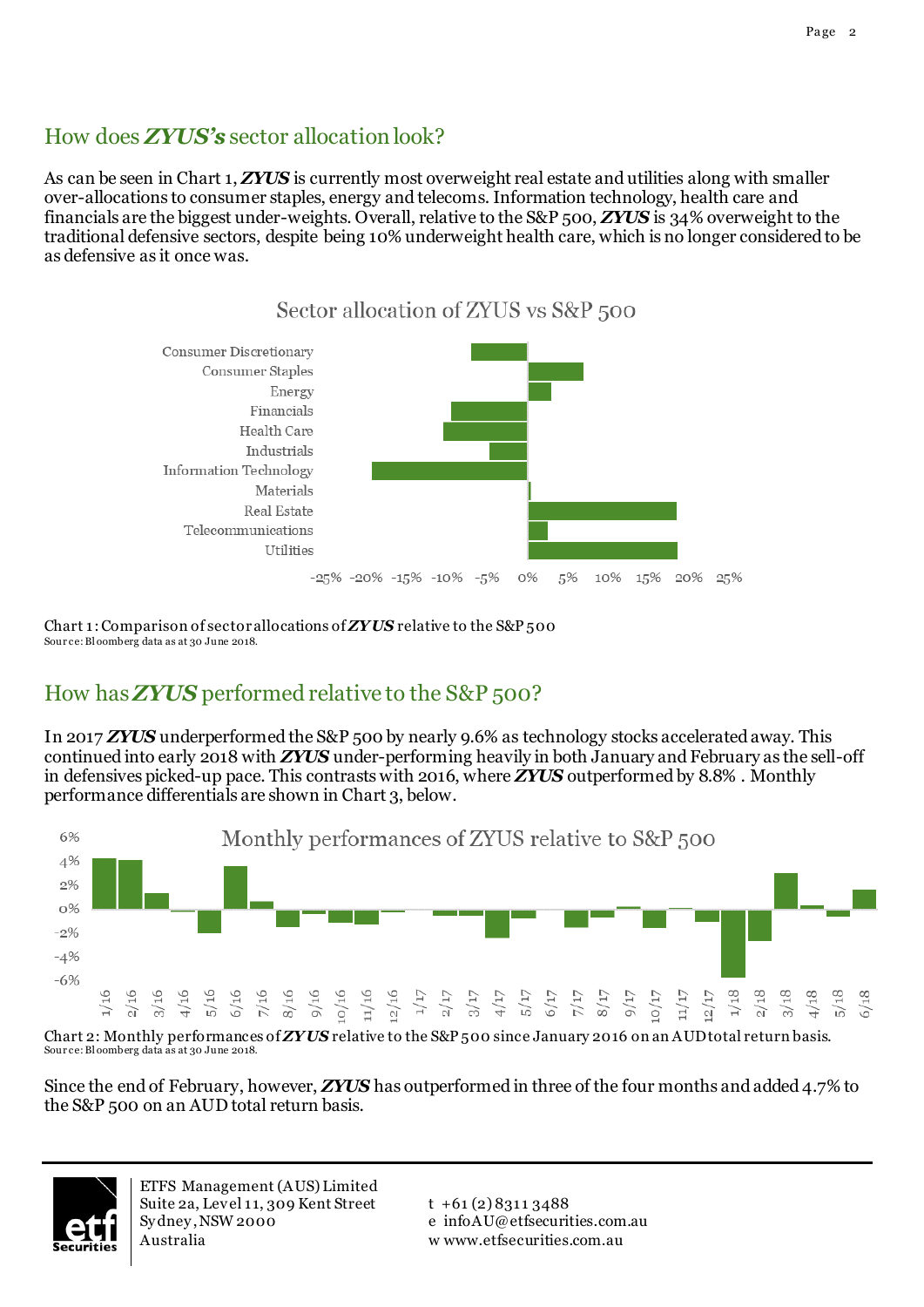Volatility-wise, on a 90-day historic basis, the spread between the S&P 500 and the S&P 500 Low Volatility High Dividend Index is currently at its lowest since 2012, as shown in Chart 3. Recently the low volatility screening is providing a degree of risk-reduction even in a more concentrated, 50-stock portfolio.

Volatility differential is at 6-year lows



Chart 3: spread between 90-day rolling volatilities of the S&P 500 and the S&P 500 Low Volatility High Dividend Index Sour ce: Bl oomberg as at 30 June 2018.

On a yield basis, the S&P 500 Low Volatility High Dividend Index is currently yielding 4.3%, which is more than double the yield on the S&P 500 at 1.9%.

Lastly, it is worth recalling that, despite the recent underperformance, the low volatility/high dividend strategy has outperformed the S&P 500 by over 6% per annum since the beginning of 2000, which demonstrates its ability to outperform across cycles.

Long-term outperformance still holds



1999 2000 2001 2002 2003 2004 2005 2006 2007 2008 2009 2010 2011 2012 2013 2014 2015 2016 2017

Chart 4:Total returns of the S&P 500 Low Volatility High Dividend Index and the S&P 500 (in US dollar s) since 1 January 2000. The Index is live since 17 September 2012, performance prior to this is simulated. Sour ce: Bl oomberg as at 30 June 2018.

### How *ZYUS* invests

**ETFS S&P 500 High Yield Low Volatility ETF** (*ZYUS*) follows a rules-based strategy, tracking its benchmark Index, and has the following features:

- *ZYUS* captures the performance of a selection of the high yielding companies from the S&P 500 Index and aims to provide stable returns with regular income.
- *ZYUS* selects the 50 lowest volatility names from a list of the 75 highest yielding stocks at each rebalance.
- *ZYUS* is rebalanced semi-annually in January and July.
- *ZYUS* is weighted in proportion to the dividend yield of each constituent, meaning that the stocks with the highest yields receive the highest weightings.
- *ZYUS* applies individual stock and sector caps to ensure diversification.
- *ZYUS* has an MER of 0.35% p.a.
- *ZYUS* has a Recommended rating by Lonsec.



ETFS Management (AUS) Limited Suite 2a, Level 11, 309 Kent Street Sy dney , NSW 2000 Australia

 $t + 61 (2) 8311 3488$ e infoAU@etfsecurities.com.au w www.etfsecurities.com.au